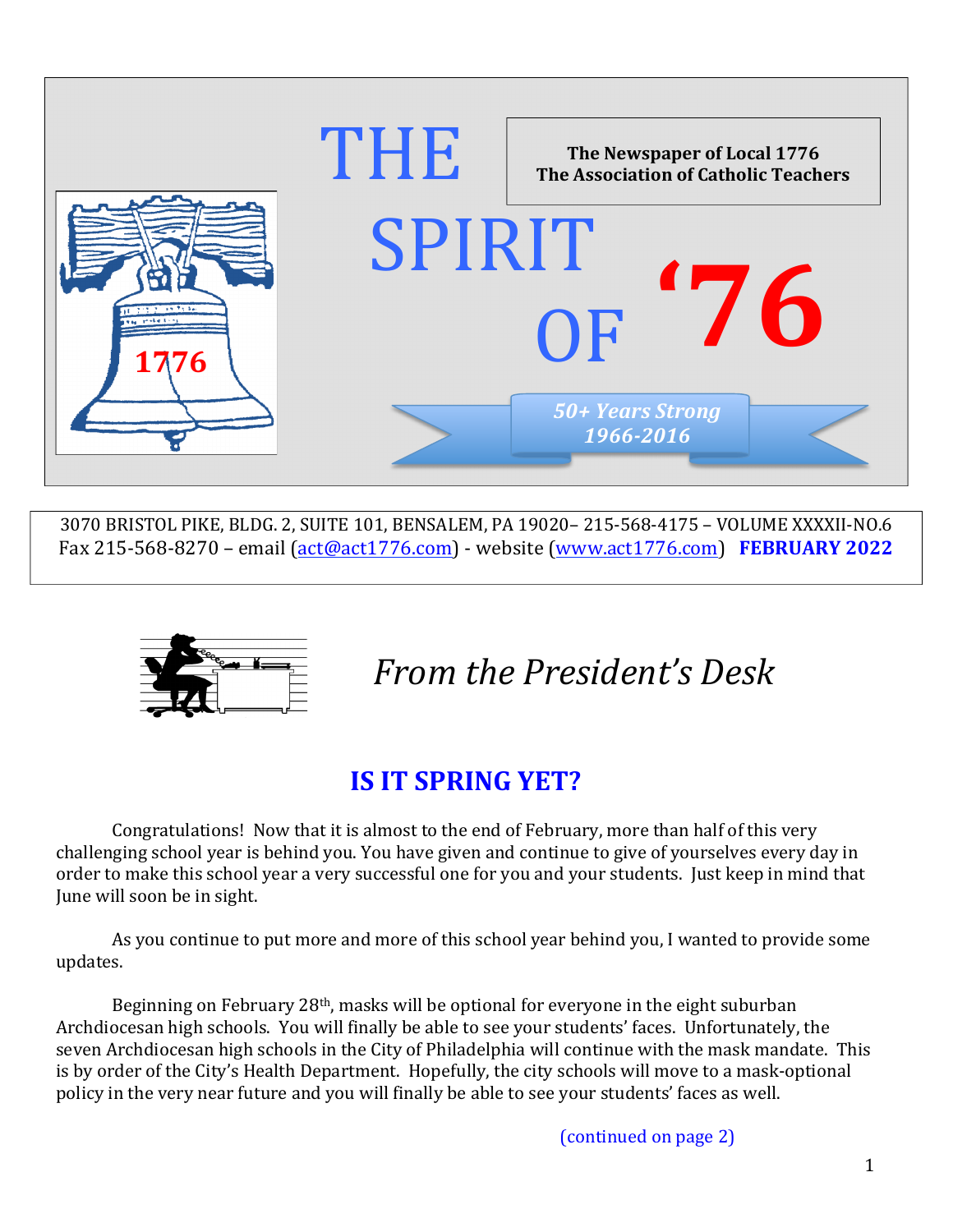#### **From the President's Desk . . . (Continued from Page 1)**

Since masks will be optional, if you have not been vaccinated yet, ACT is again encouraging you to do so. All of us need to work together to keep ourselves, our families, our colleagues, and our students as safe as possible during these uncertain times.

In other news, the first semester evaluation period is over. The evaluation period for nontenured teachers closed on January 10, 2022 and all non-tenured teachers should have received their evaluations from both their department head and their administrative evaluator by January 25, 2022 at the latest. The evaluation period for tenured teachers closed on January  $28<sup>th</sup>$  and the last day for them to receive both of their evaluations was February 11, 2022.

With all that you have done for your students in the first semester, I believe that everyone should have received a Distinguished overall rating, but definitely nothing less than Proficient.

If you have any questions or concerns about your first semester evaluation, please contact the ACT Office.

Finally, I want to tell you what is happening with the upcoming negotiations. Unfortunately, there is very little to tell you. It is now ten weeks after the Association sent a letter to the System notifying the System of the Association's intention to open negotiations for a new Labor-Management Agreement, including a request for an Early Bird Contract. The System has yet to acknowledge receipt of the Association's letter.

Therefore, I don't think negotiations for a new Labor-Management Agreement will start anytime soon. No contract can be negotiated alone, nor can the Association force the System to come to the negotiating table. Instead of doing the smart thing, which is having a new contract negotiated and hopefully ratified before the end of the school year, it appears as if the System wants negotiations to drag out all summer long and maybe even into the new school year in September.

However, ACT continues its preparations and will be ready to negotiate a new contract. Your surveys have told us what you would like to see in a new Agreement. A General Membership Meeting will be held in the next several weeks where you will have the opportunity to approve the contract proposal that will be presented to the System at the opening session of negotiations.

I will keep you updated on any developments with negotiations.

Continue to do the amazing work that you are doing.

As always, please remain safe.

*Irene*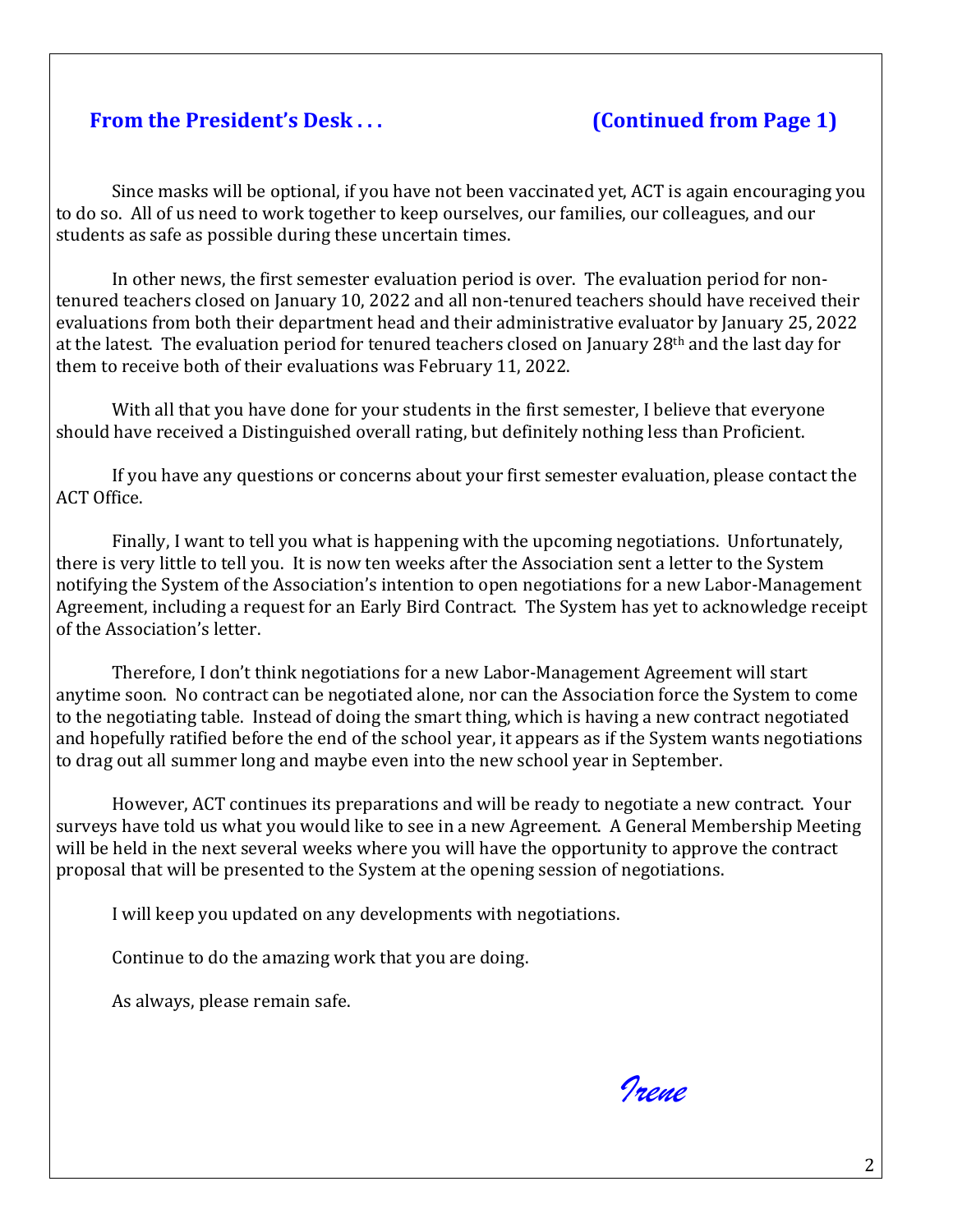### **LEGISLATIVE UPDATE**

The following Legislative Report was submitted by ACT Legislative Representative, David Sommers, at the February 17, 2022 ACT Executive Board Meeting held via zoom.

#### **I. HB951: Statutes of Limitations for Sexual Abuse Victims w/ A00786 (Amendment)** *providing for language changes*

Specifics: Create a 2-year window for civil lawsuits to be filed. If under age 18 when incident/abuse occurred, add 37 years to age for eligible time period to file; if ages 18-24 when incident/abuse occurred, individuals would have until they reach age 30 to file civil action.

**Last Action**: Removed from the Senate Table, January 25th, 2022. N.B. "Removed from the Table" ---up for possible consideration and may be placed on the Chamber's legislative calendar this session.

#### **II. HB1330: Online Course Initiative**

An act **providing for supplemental online courses initiative; and establishing the Online Course Clearinghouse Restricted Account.**

**Last Action:** Removed from the HouseTable, January 26th, 2022.

#### **III. HR163: Public School Training Mandate Study**

A House resolution directing the Joint State Government Commission to establish an advisory committee to conduct a study on training *mandates* on public school entities. Goal is to eliminate unnecessary, out-dated, redundant, and burdensome requirements.

Last Action: Adopted by the PA House on February 7, 2022. (200-0 vote).

#### **IV. HB232: School District Name Change**

An act allowing for and providing the manner/process to be completed for the renaming of school districts as needed per result of a merger or consolidation.

**Last Action:** Presented to the Governor on February 9, 2022

#### **V. HB2045: Reading Support**

Providing for teacher support in the Science of Reading Program. Professional development opportunities would be provided to aid in the certification of said teachers.

**Last Action:** Referred to the Senate Education Committee on January 11th, 2022.

#### **VI. HB 1660: Temporary Emergency Provisions**

When five consecutive school days (or more) will be missed due to unforeseen emergency situations, temporary provisions may be put into place for a maximum time limit of sixty days.

**Last Action:** Removed from Senate Table, January 26, 2022.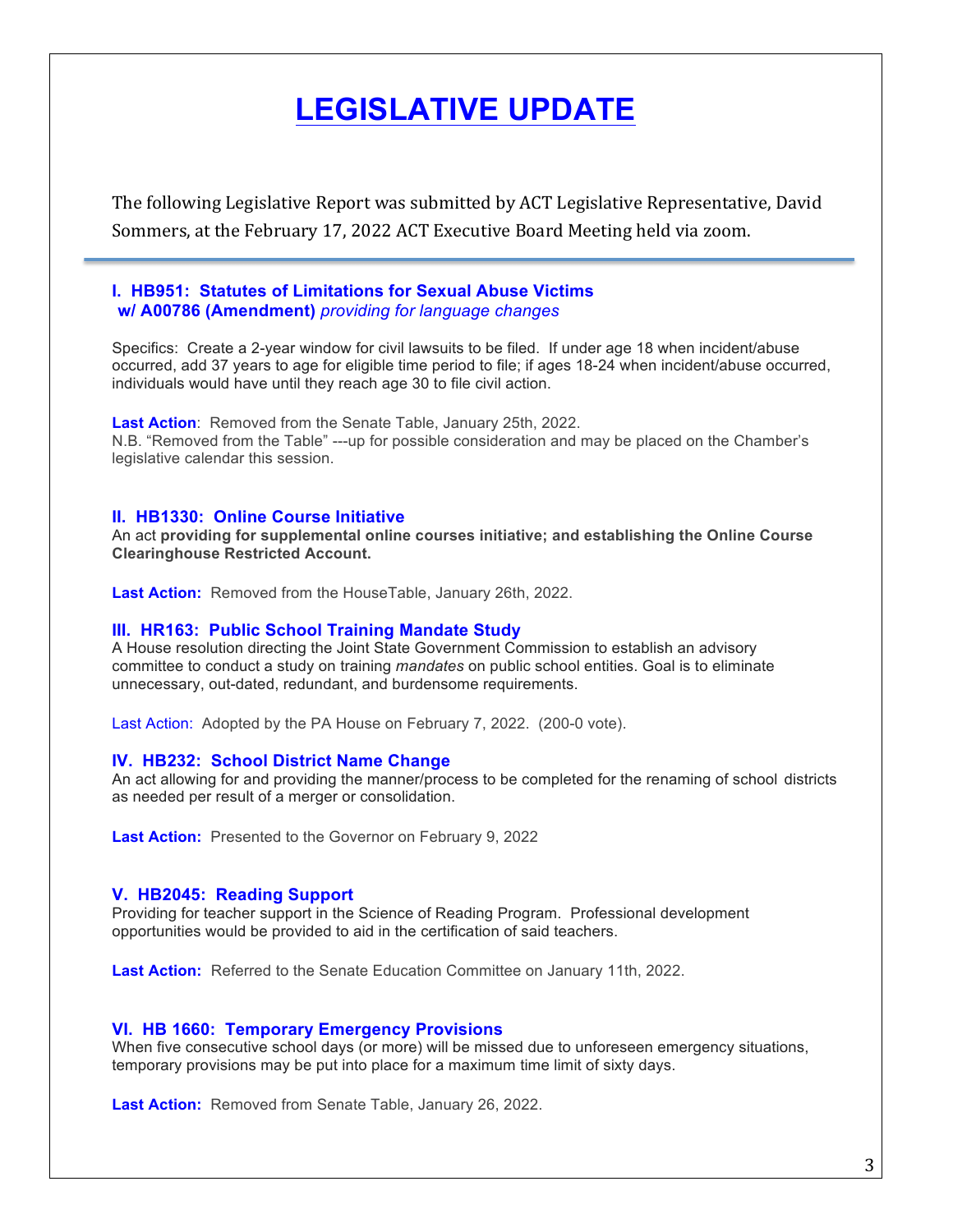## National Association of Catholic School Teachers John J. Reilly Memorial Scholarship

The National Association of Catholic School Teachers established the John J. Reilly Memorial Scholarship to help defray the cost of a college education for outstanding children of NACST members. During their senior year of high school, \$4,000 awards are made to two students, \$1,000 in each of their four years of college study.

All sons, daughters and stepchildren of all active NACST members are eligible to participate in this scholarship provided they are in good standing in their senior year of high school. An application Form was emailed to all ACT Members. There is also an Application Form posted on the ACT Website at www.act1776.com. **Deadline for submission of all applications is March 21, 2022.** 

# ACT WEBSITE

All teachers are asked to logon to the ACT Website (www.act1776.com) and verify your personal information. It is critical that we have your current information and that it is accurate. It is important that we have a PERSONAL email address for you, since Executive Board Minutes, Newsletters, and other pertinent information will be sent via email. We cannot and will not send email to a school email address.

Every teacher was provided with a username and password for the ACT Website. (New teachers will receive their logon information in an email.) If you do not have this information, please contact Ginny at the ACT Office at 215-568-4175 or email her at ginny@act1776.com and she can provide this information to you. To update your personal information, logon to the ACT Website and, in the upper right-hand corner of the homepage, click on member login. Type in your username and password and then verify the information on file. Any changes made will be sent to the ACT Office automatically.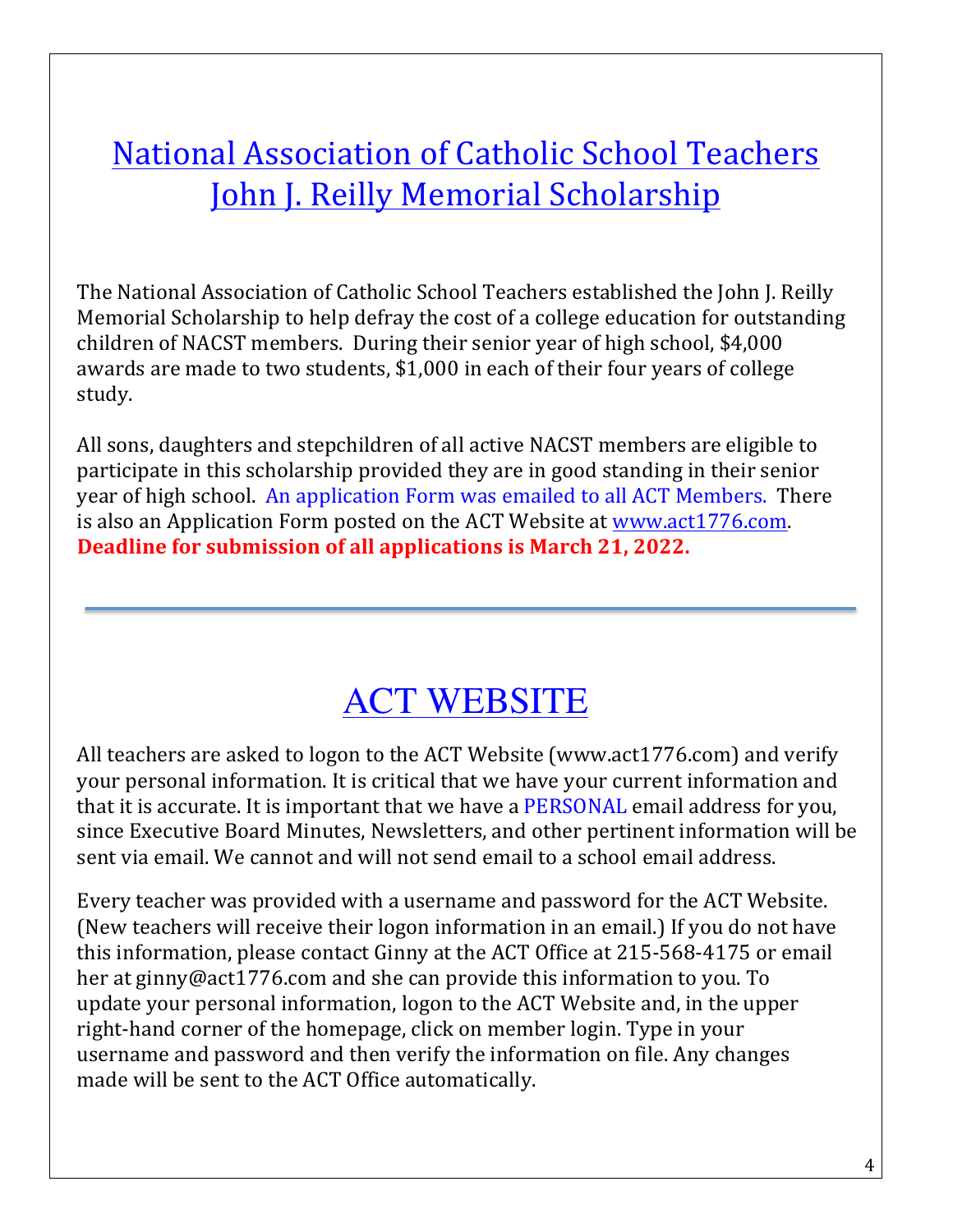### **VOLUNTARY TRANSFER, TEACHER SWAP, TEMPORARY TRANSFER APPLICATIONS**

Teachers interested in applying for a voluntary transfer, teacher swap, or temporary transfer should file their application no later than April 1, 2022.

Applications will be posted in the schools on March 1, 2022.

### **2021 TAX INFORMATION**

**Union Dues for 2021**

January  $2021 -$  June  $2021 = $350.09$ (For those who retired or resigned as of June 2021)

January 2021 – December 2021= \$586.73

### FSA REMINDER

If you were a participant in the 2021 FSA Program, please remember that all monies in your account should be exhausted by December 31, 2021. Any funds that remain in your account after December 31, 2021 will be lost. However, this does not mean that all your eligible expenses have to be submitted by December 31, 2021. You have 90 days after the close of the calendar year in which to submit eligible expenses for 2021. All eligible expenses for 2021 must be submitted by March 30, 2022.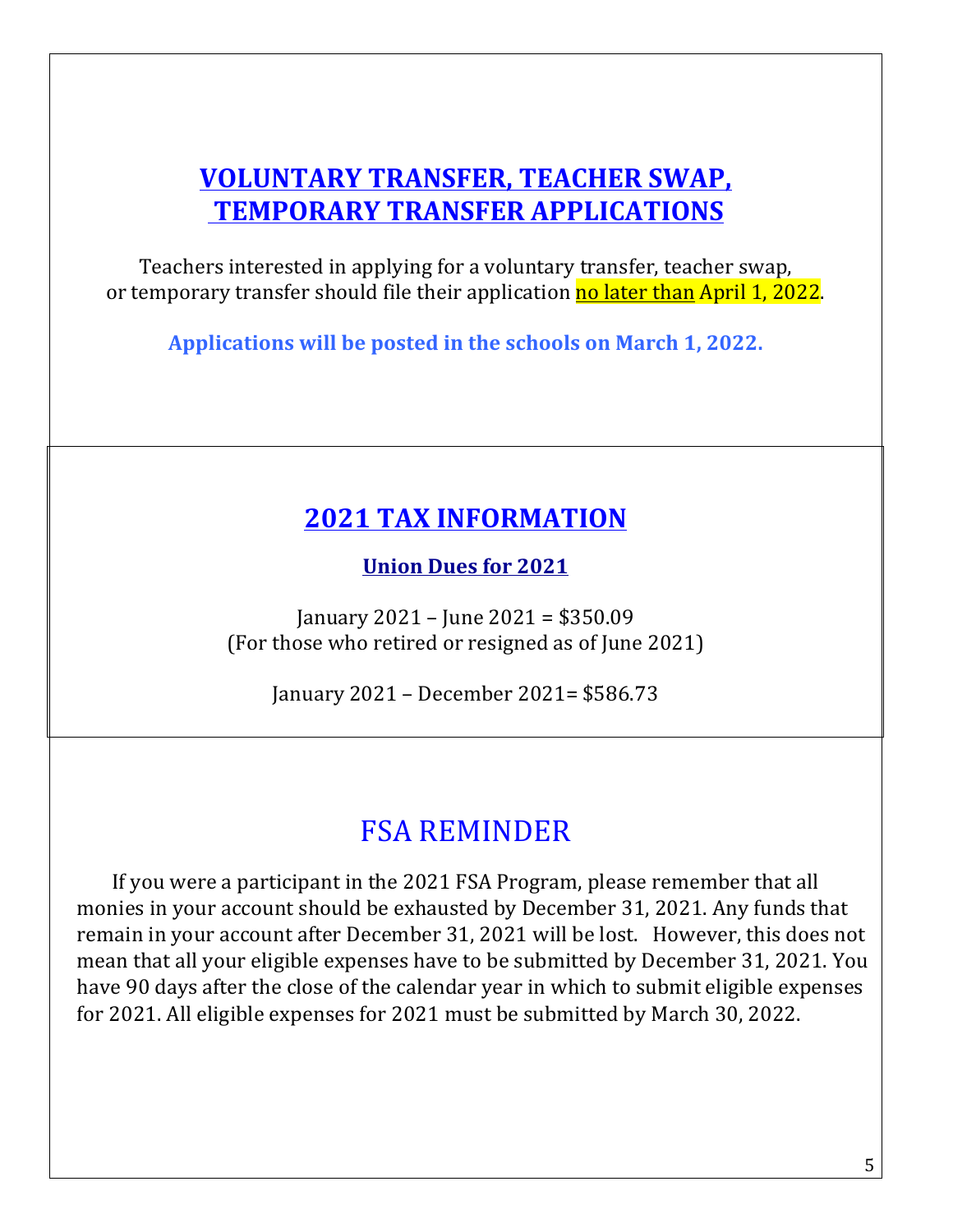

### TEACHER IN THE NEWS

In November of 2021, Chester County Daily Local did a front-page story on Bishop Shanahan Math teacher, John DeSantis, and his dog, *Ingrid*. And, on January 18, 2022, John and Ingrid were in the news again, this time on 6abc's Action News. Since then, John and Ingrid's story has been featured several times on 6abc's show, *LOCALISH*.

The story is about a Rough Collie named Ingrid who John adopted in 2019, when her previous owners were unable to keep her due to her health problems and the need for two expensive medical procedures to correct them. This is where John stepped in, adopting Ingrid and nursing her back to good health and later, enrolling her in dog training classes. It had always been a dream of John's to have a dog that could serve the community, but he knew it would have to have the proper disposition and training.



 After completing five levels of training, Ingrid was certified as a therapy dog, and John now spends his free time traveling with Ingrid to nursing homes, senior centers, schools, and random pop-ups throughout Chester County. They can often be seen visiting Camilla Hall, home of the Sisters, Servants of the Immaculate Heart of Mary.

Since the Covid-19 pandemic began, so many schools and living facilities have reported anxiety issues among their students and residents. John and Ingrid have been very busy visiting these facilities. Their visits help to alleviate the stress and anxiety caused by boredom and social distancing due to confinement and the pandemic. John and Ingrid enjoy visiting and comforting those suffering from anxiety and will continue to do so free of charge (no donations are accepted) as long as Ingrid is healthy and happy doing so.

 You can see John and Ingrid's story on LOCALISH, by visiting the following 6abc page: https://abc.com/therapy-dog-animals-pets/11516010/